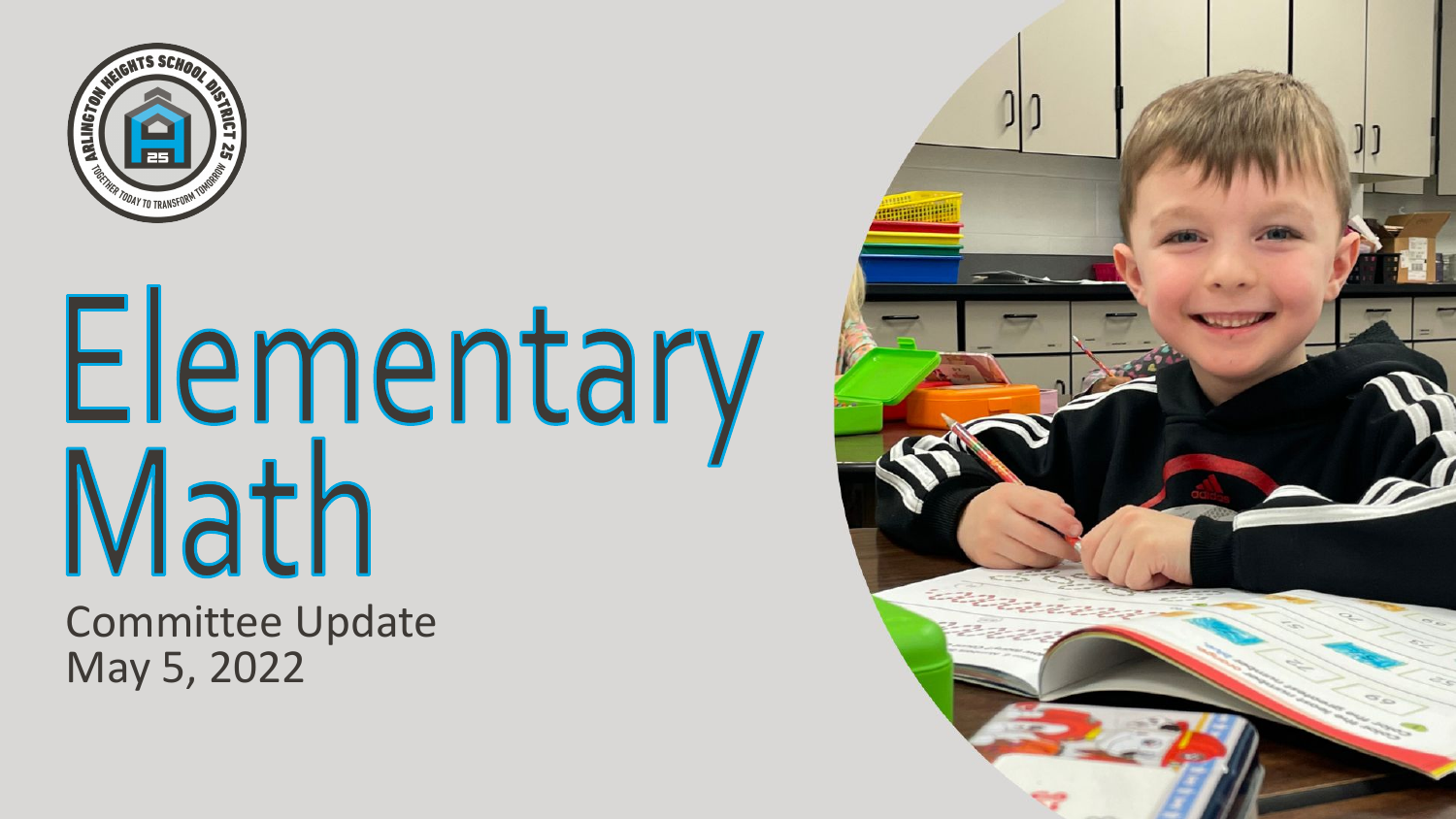

## **AGENDA**

- 1. Strategic Plan Connection
- 2. Committee
- 3. Timeline
- 4. Professional Learning
- 5. Resource
- 6. Cost
- 7. Impact



Lisa Szydlowski Math Coordinator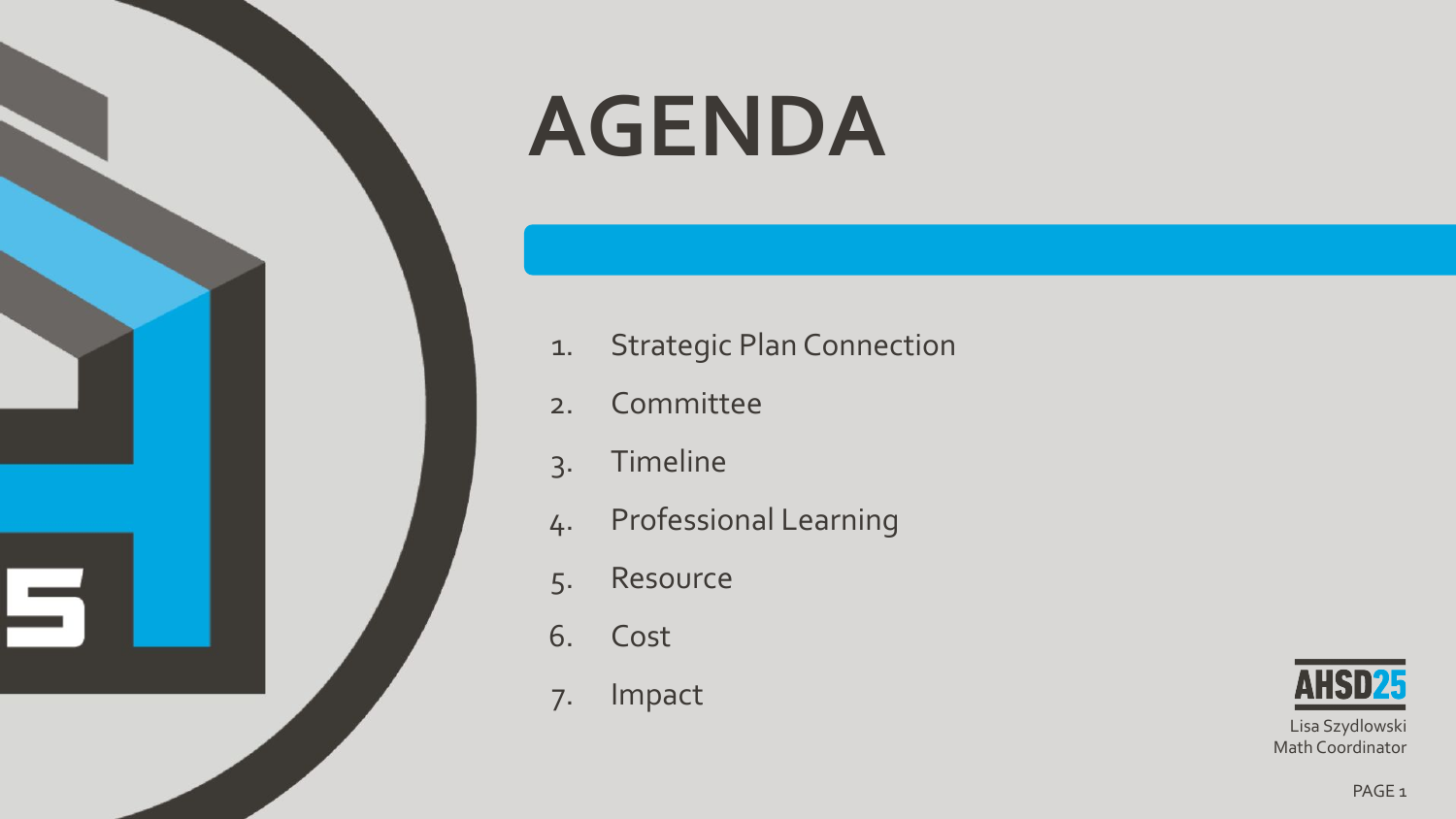## Strategic Plan Connection



In Arlington Heights School District 25, we **empower an inclusive, diverse community of learners to innovate and thrive as global citizens.** Through our math instruction at the elementary level, we use an innovative Concrete, Pictorial, and Abstract approach that enables us to **better meet the needs of all students**. This focus on building conceptual understanding and flexible thinking creates an inclusive classroom environment where all students are invited to apply their thinking through **authentic-real life learning opportunities.** Students **develop resilience and perseverance in their learning through problem solving**, which increases their **engagement and ownership.**

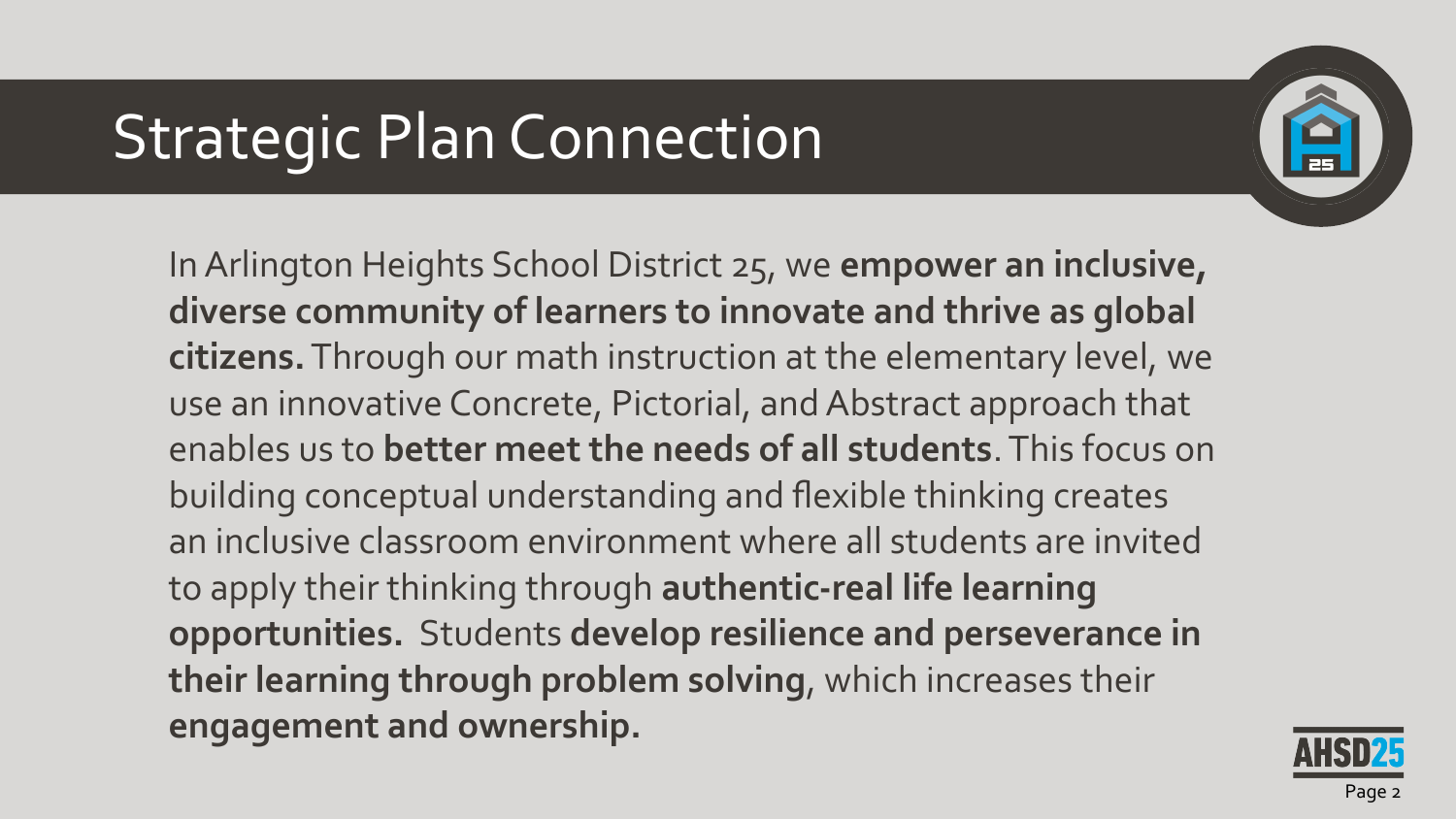## **Committee**



- Special Education & Multilingual Teachers
- **Elementary Principal**
- Math Coordinator
- Advanced Learning Coordinator
- Assistant Superintendent of Student Learning



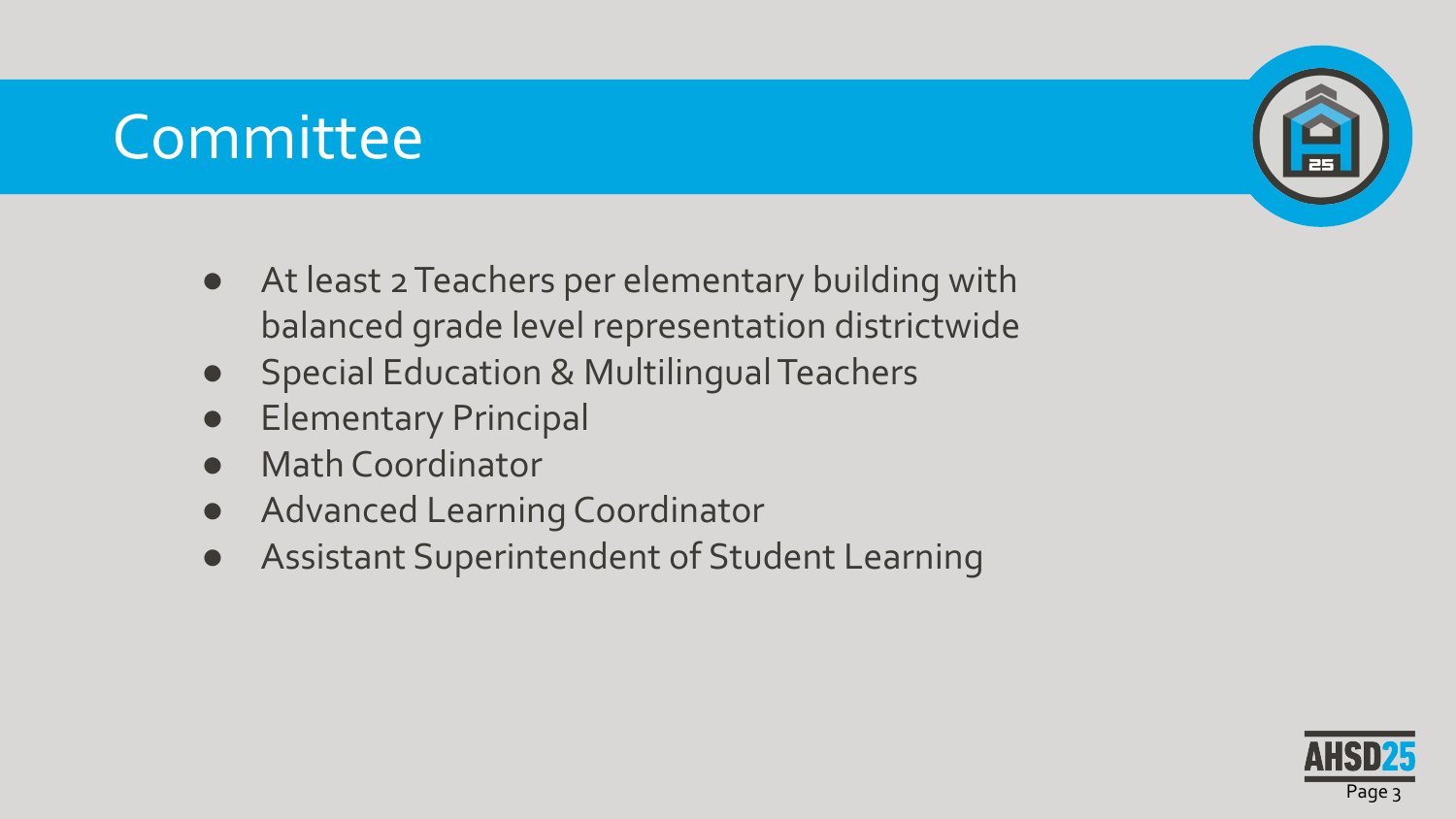## Timeline



#### Page 4

 $\overline{25}$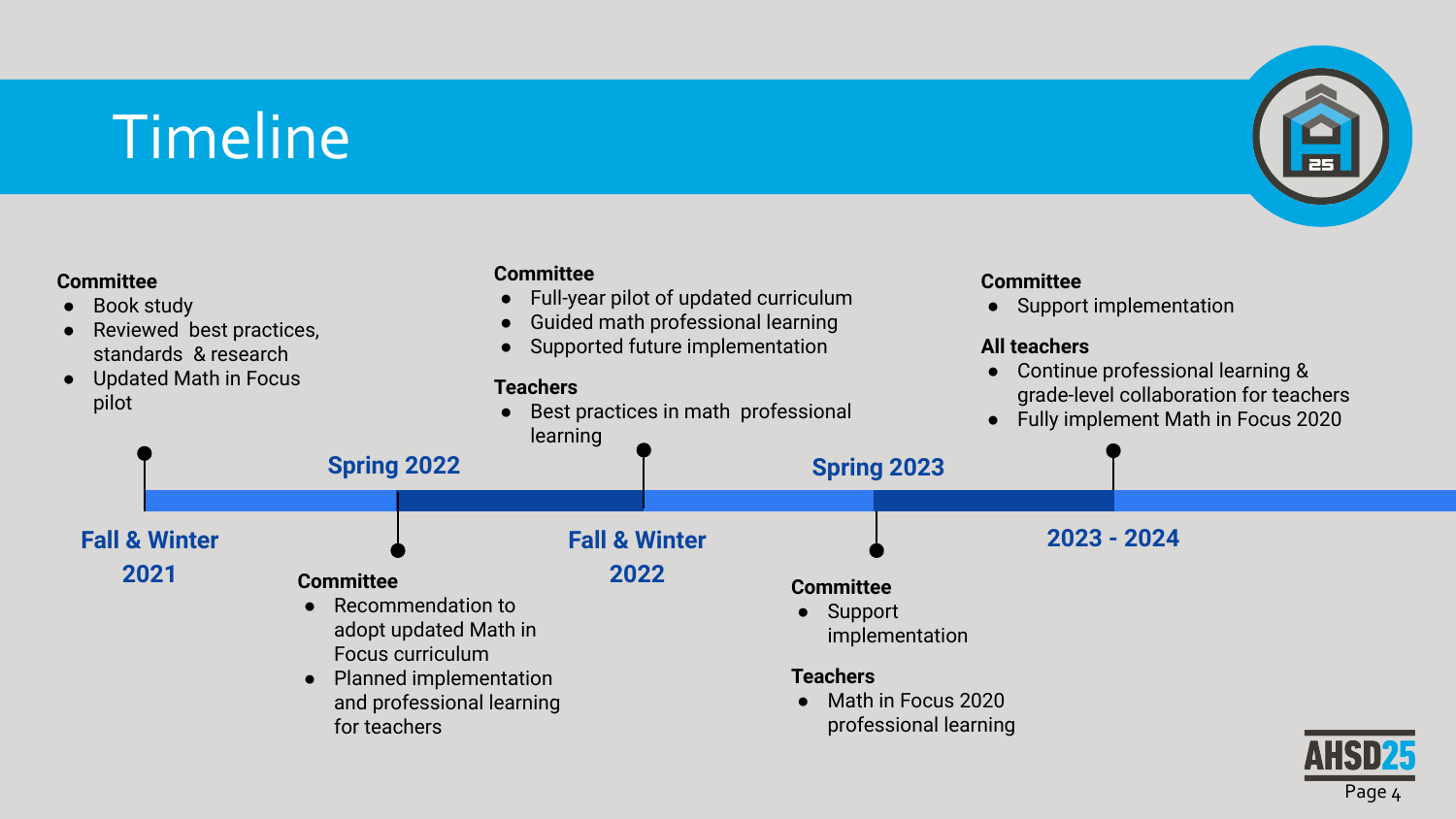## Professional Learning

Topics covered will include:

- Inclusive Teaching Practices
- Differentiation
- Guided Math
- Standards for Mathematical Practice
- Fostering Student Thinking & Collaboration
- Problem Solving



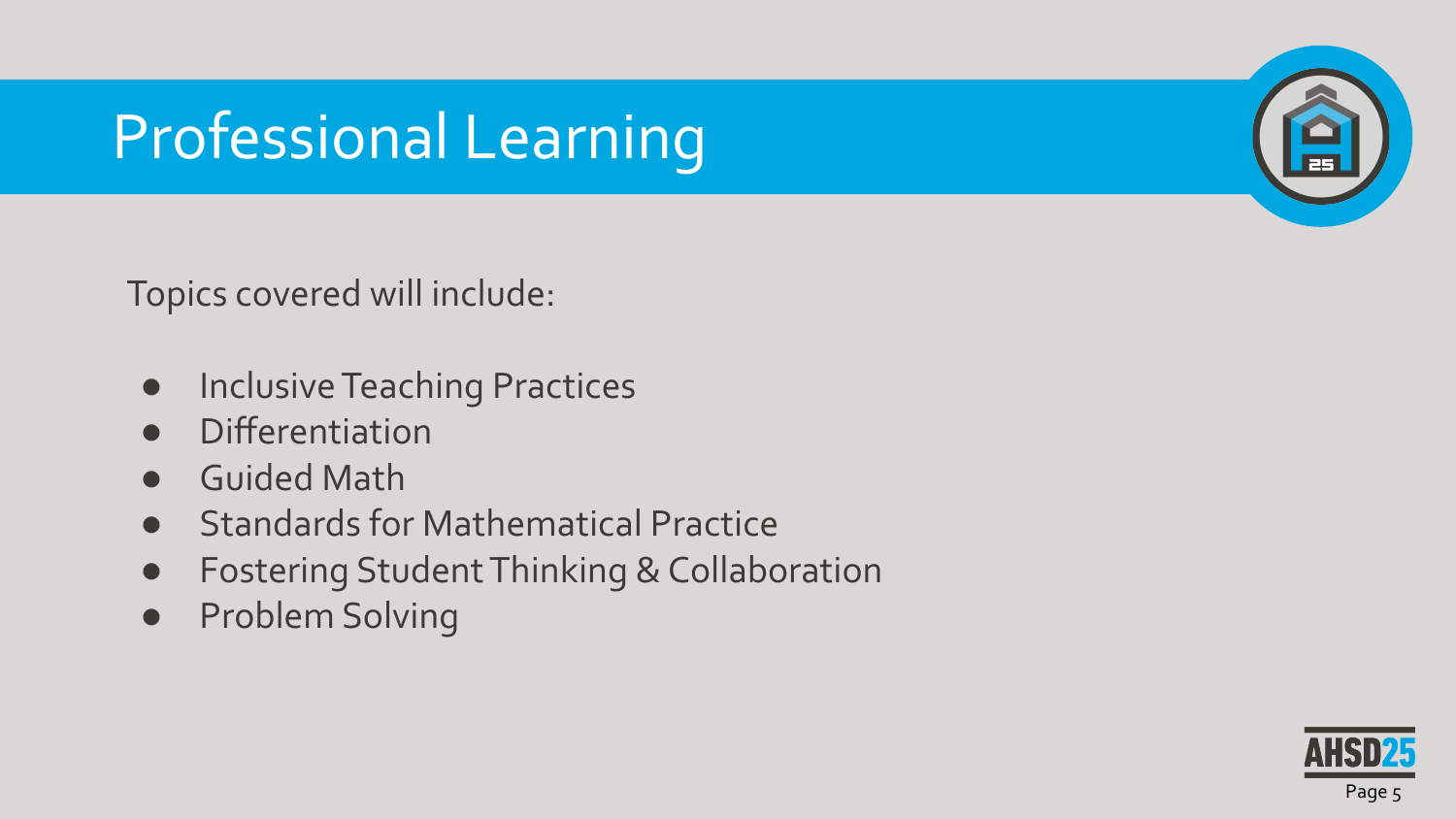## **Resource**



#### **Differentiation Component**

Embedded within every section of Math in Focus 2020 is an enhanced resource to support advanced learners, students that need additional support, and multilingual learners. There are recommendations for differentiation for whole group instruction as well as independent practice.

#### **Math Discourse**

There are new embedded opportunities in every section for students to engage in math conversations. These conversations foster a student's ability to collaborate with peers, think critically about math concepts, apply their learning, and prove their thinking. Math discourse is also an open-ended entryway that allows students to participate in learning together.

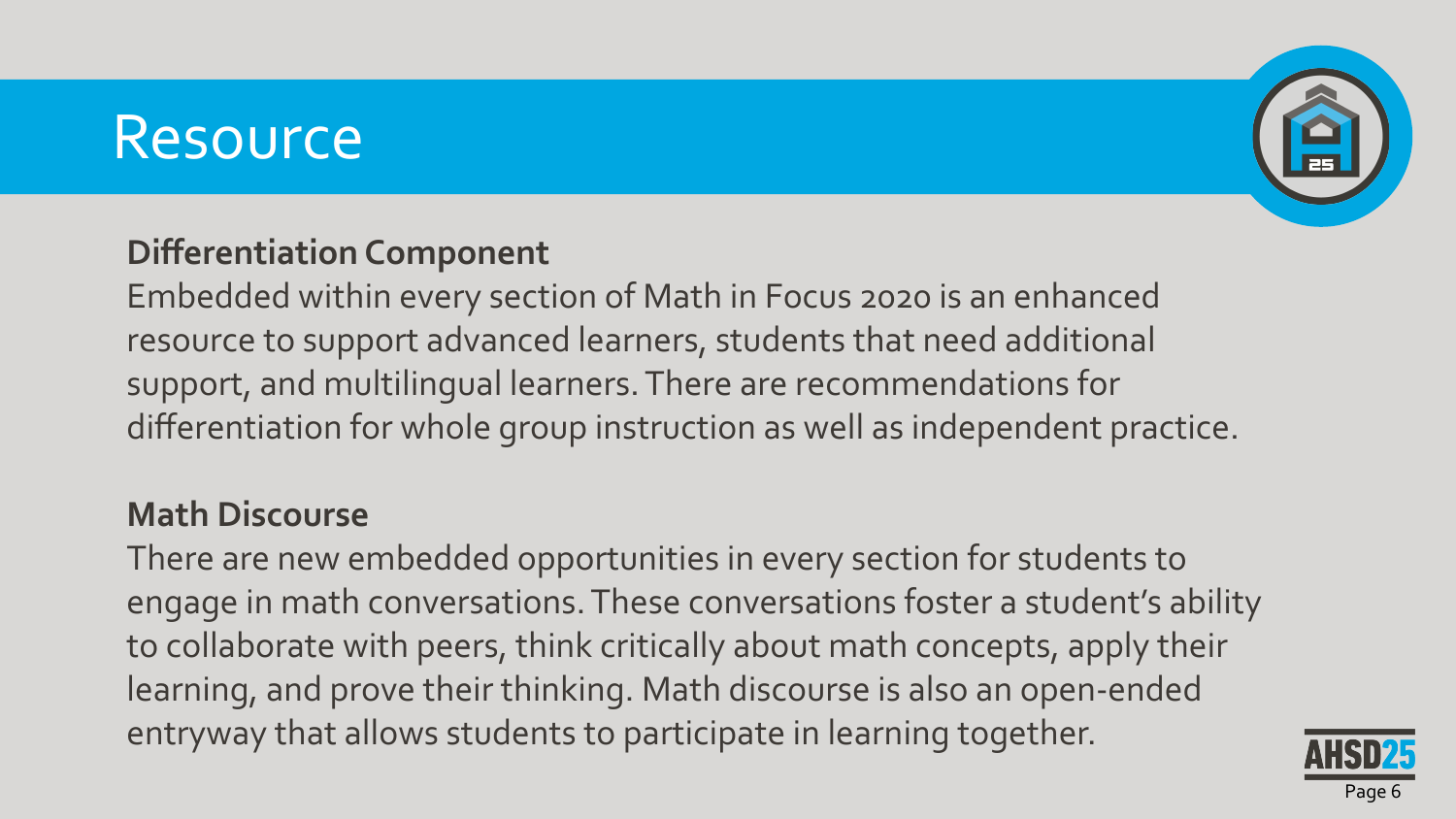### **Resource**



#### **Real World Application**

In addition to the performance tasks that are embedded in our current edition, there is a new STEAM component in the updated edition. These cross-curricular tasks engage students in authentic, real-life learning opportunities that will enhance their understanding of and ability to use math concepts.

#### **Digital Component**

Math in Focus is now housed on a digital platform. In addition to print materials, teachers may assign differentiated digital tasks and receive immediate feedback to inform their instruction. Students have access to the digital student edition, lesson videos, games, and virtual manipulatives. Families can visit the digital "family room" that provides information to enhance family engagementand partnership in their child's learning.

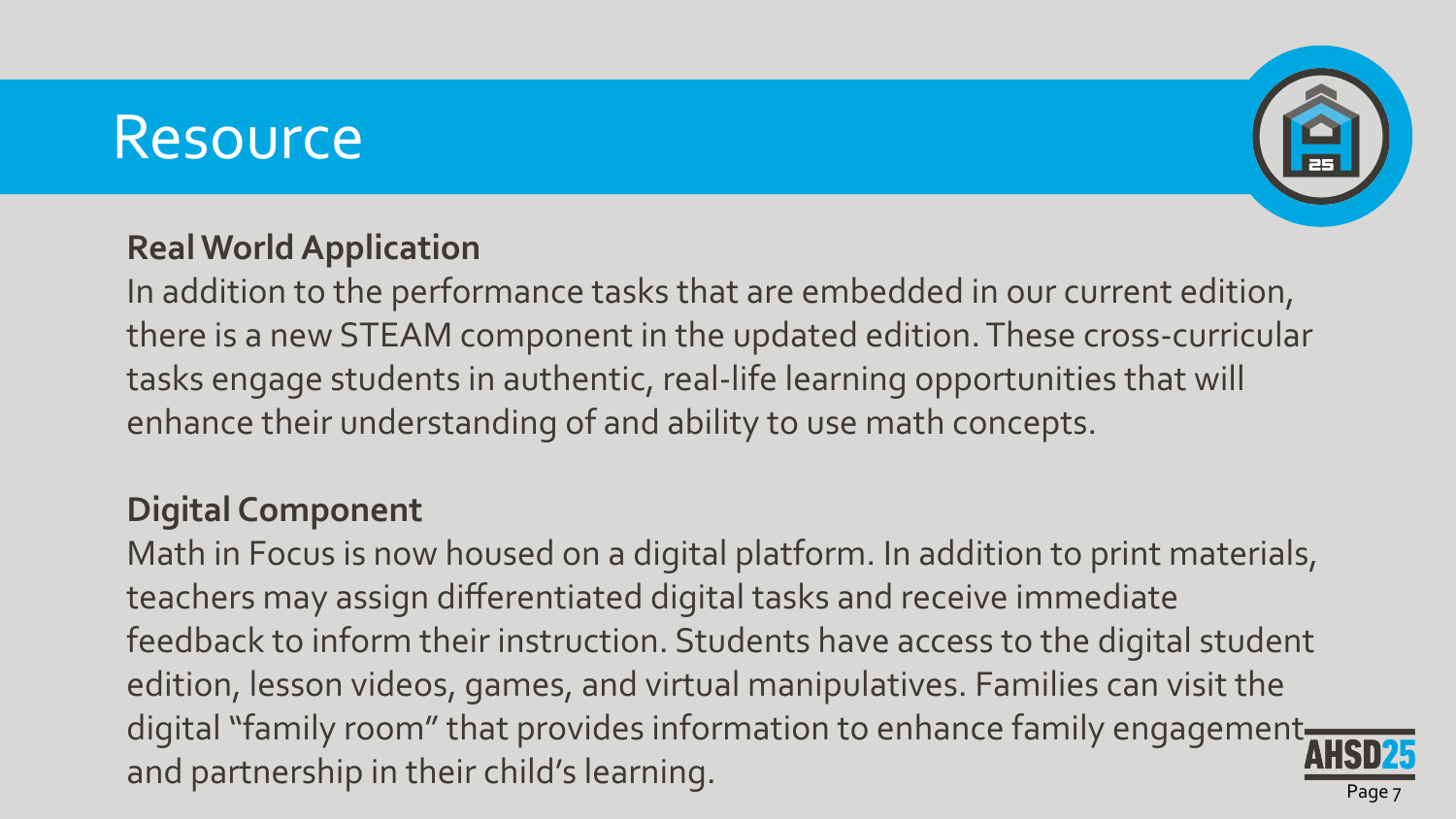## Cost



| <b>Item</b>                                                                    | <b>Cost</b> | <b>Type</b>                                                                                            |
|--------------------------------------------------------------------------------|-------------|--------------------------------------------------------------------------------------------------------|
| Math in Focus 2020 Student<br>Workbooks & Online<br><b>Materials for Pilot</b> | \$36,480    | One time cost                                                                                          |
| Math in Focus 2020<br>Teacher Materials*                                       | \$141,202   | One time cost<br>*Possible grant fund offset                                                           |
| Math in Focus 2020<br>Consumable Materials &<br>Online Access <sup>^</sup>     | \$945,954   | 6 year subscription<br>^Annual workbook budget is currently<br>$$115,000 * 6 \text{ years} = $690,000$ |
| <b>Total</b>                                                                   | \$1,123,636 |                                                                                                        |



Net 6 year additional financial impact = \$433,636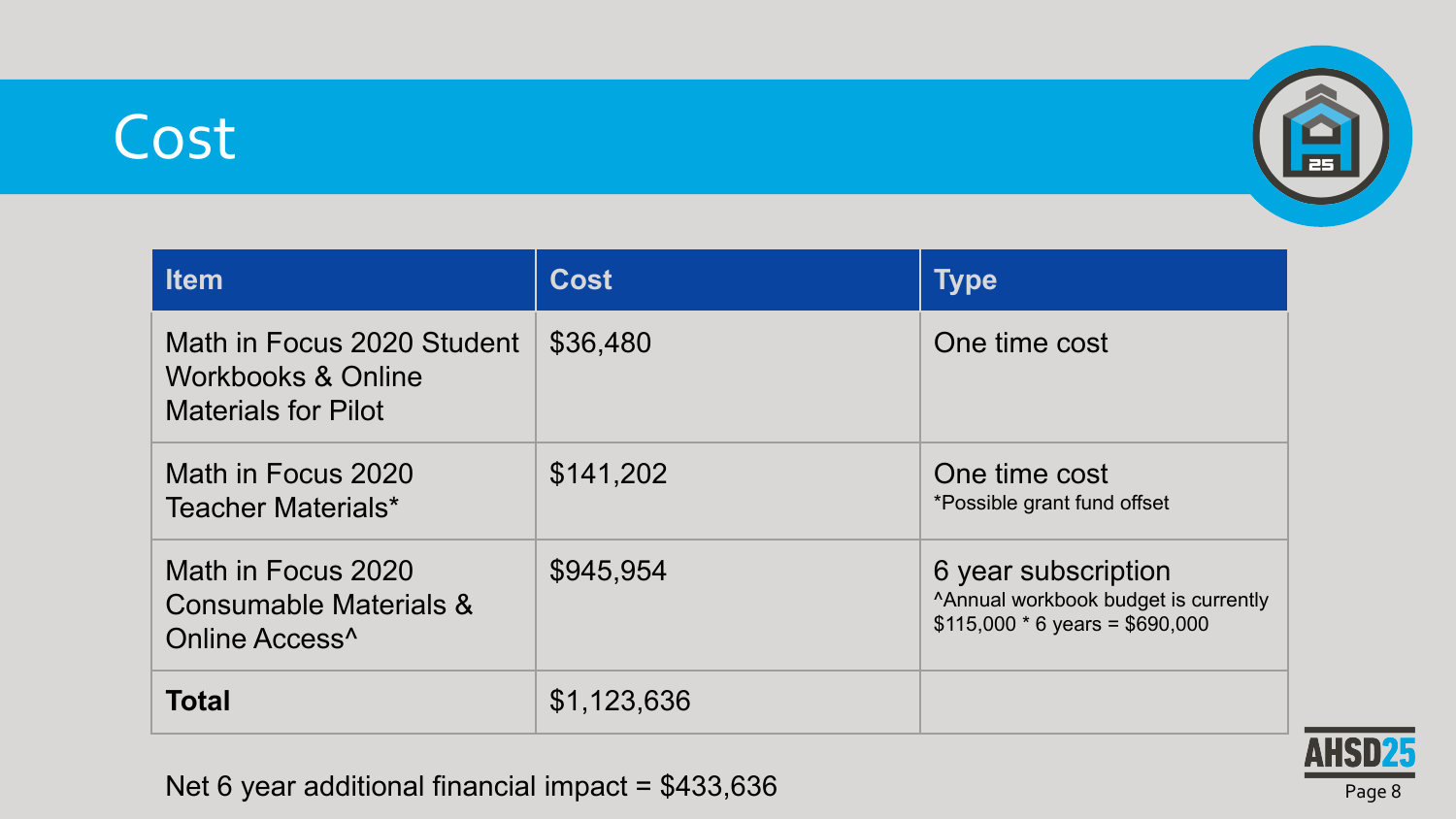## Impact



#### Lynda Mueller

- 2nd Grade Teacher
- Olive-Mary Stitt

#### Christina Dastice

- 5th Grade Teacher
- Windsor



25